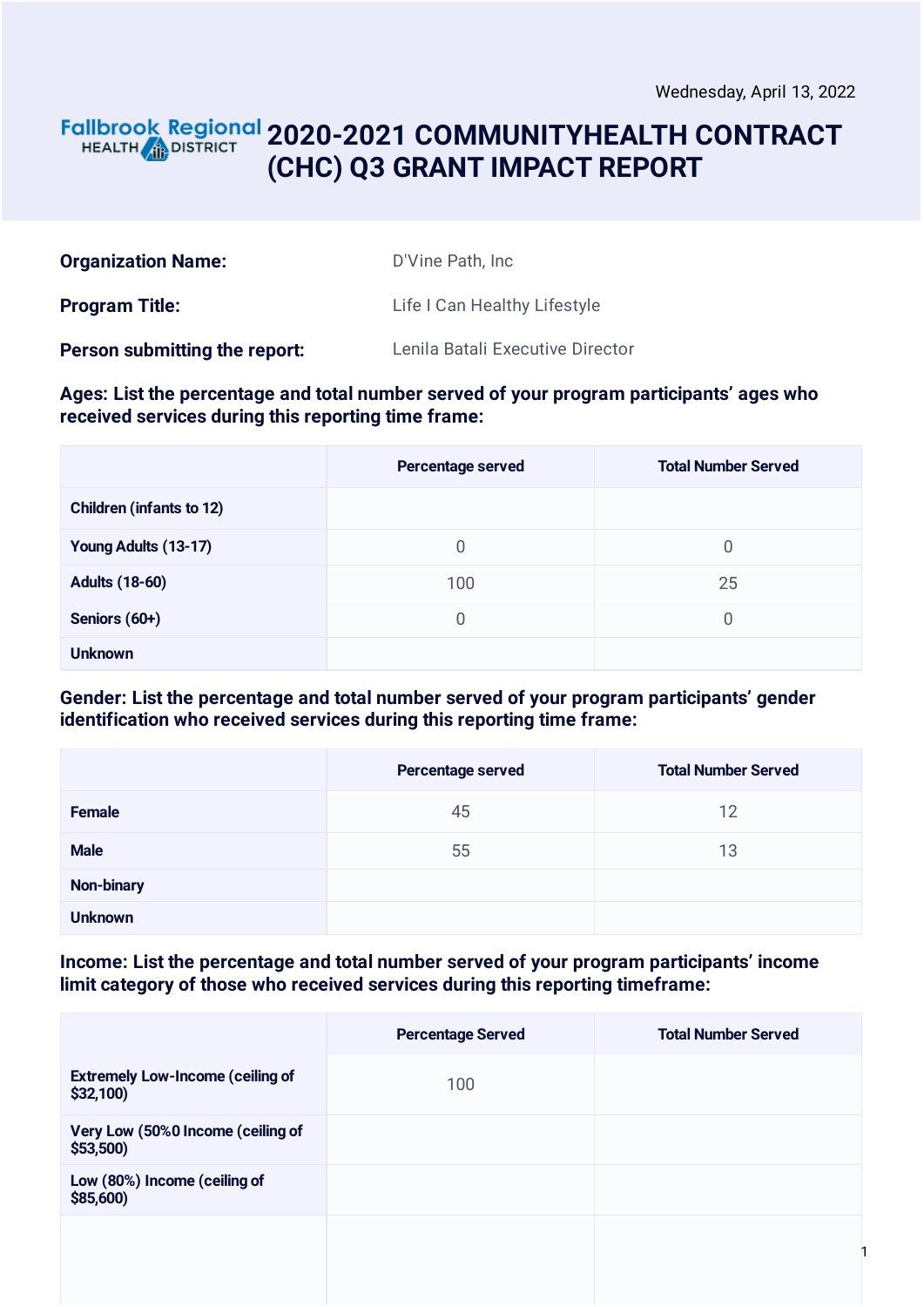|                                  | <b>Percentage Served</b> | <b>Total Number Served</b> |
|----------------------------------|--------------------------|----------------------------|
| <b>Higher than listed limits</b> |                          |                            |
| <b>Unknown</b>                   |                          |                            |

**How many District residents directly benefited (participant/client)from this program in this reporting quarter?** 300

# **GOALS & OBJECTIVES**

### **Please provide the Goal 1 statement from your application. Discuss the actions within each objective and provide your outcome data accordingly.**

Goal 1: Reduce social isolation and increase social interaction in young adults with autism, Aspergers and other intellectual disabilities in Fallbrook, Bonsall and Rainbow.

Objectives:#1 D'Vine Path will provide two 3 hour dances to 50 people with Autism, Asperger's and other intellectual disabilities These events serves its goals by helping participants reduce social isolation, anxieties and depression.

Outcomes: By April 1, 2022, 95% of our participants have attended two of the three dances. All of our participants have stated they love dancing and have made so many new friends.

### **Please provide the Goal 2 statement from your application. Discuss the actions within each objective and provide your outcome data accordingly.**

Goal #2: Teach adults with Autism, Aspergers and other disabilities to live a healthy lifestyle.

Objective#1: D'Vine Path will provide 12 monthly educational hands on workshops on the importance of staying physically active.

Outcomes: By April 2022, more than 75% of the participants are able to do 50% of the exercises and Identify 3 core strengthening moves.

## **PARTICIPANT SUCCESS STORY**

### **Participant Success Story:**

We have many success stories of our participants, but one of the stand outs of this year is one of our fitness expert, Patty. She is a yoga therapist and teaches our students the fine art of relaxation and mindfulness. Every Monday morning she arrives with a smile on her sweet face and excited to share her calming personality with students. Last month she confided in me about her anxieties from covid and from the world's strife. But Patty says when she arrives at the program she is overwhelmed by the love and gratefulness of our students she feels more hopeful that the world is still a place full of joy and happiness. The students have learned so much from her yoga practices and have shown marked improvement in their yoga stretches.

The funds we are awarded for this Life I Can Healthy Life program makes it possible for our students to collaborate with the community in healthy practices that translate to happier and more joyful lives. Thank you for your generosity!